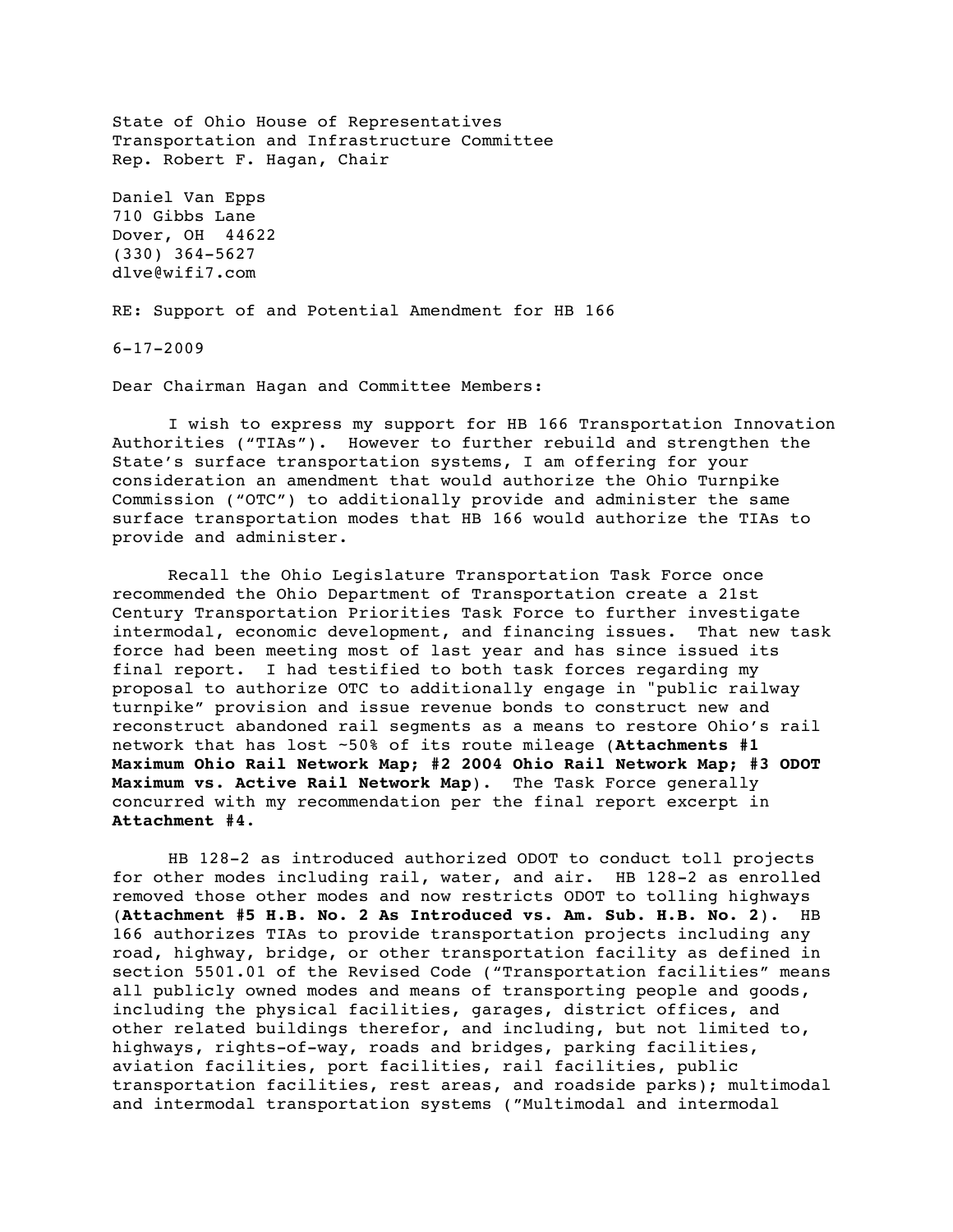transportation system" means a system of roads and highways, rail lines, water ports, airports, bicycle paths, pedestrian walkways, or public transit systems, including connections between them, and related facilities); and any freight or intercity passenger rail system.

Leaving OTC restricted to providing tolled highways while TIAs and ODOT (via TIAs) offer multiple transportation modes under both subsidized and tolled business models places OTC at a market disadvantage should users shift traffic to non-OTC modes. The following excerpts from Trains Magazine transportation reporter Don Phillips' column that appeared in the 3-2009 issue highlight the highway-to-rail traffic shift problem:

Railroads are expected to remain firmly profitable while small- and mid-size truck lines are going out of business by the bushel. Major trucking firms, the ones not going out of business, have nonetheless cut back capacity 20 to 30 percent. Sales of large trucks have almost ceased to exist for the time being.

There are reports that many shippers are putting a greater percentage of freight on the rails now for two major reasons: Railroads are far more reliable and efficient than at any time in their history, and they are cheaper than trucks even at increased rail freight rates.

So far, shippers seem to agree that the future belongs to rail. The assumption is that rail freight will grow faster than truck traffic for the foreseeable future.

Should the scenarios Mr. Phillips presented come true, OTC could unfairly encounter further losses since in this case it cannot additionally provide rail. **Attachments #6 and #7** from the OTC CFO's monthly report respectively show passenger car vehicle miles traveled continued to be less than the same time last year, and commercial vehicle miles were down even more significantly. OTC Executive Director George Distel admitted in past testimony that some traffic had been lost to rail, although the amount has not been quantified.

The additional modal "lines of business" could help OTC capture those traffic counts and toll revenues shifting to rail within OTC's corridor, particularly CSX's Baltimore-Pittsburgh-Youngstown-Toledo-Chicago "National Gateway" and Norfolk Southern's Norfolk, VA-Columbus-Bellevue-Toledo-Chicago "Heartland Corridor" and their NYC/Philadelphia-Pittsburgh-Cleveland-Toledo main lines that have recently received federal and state subsidies.

Should the traffic shifts continue, OTC might be forced in the near future to ask the Legislature for subsidies thereby affecting its debt ratings and ability to finance its independent administration, debt retirement, maintenance, and capital expenditures much less future projects (i.e., replacing the original Turnpike concrete base).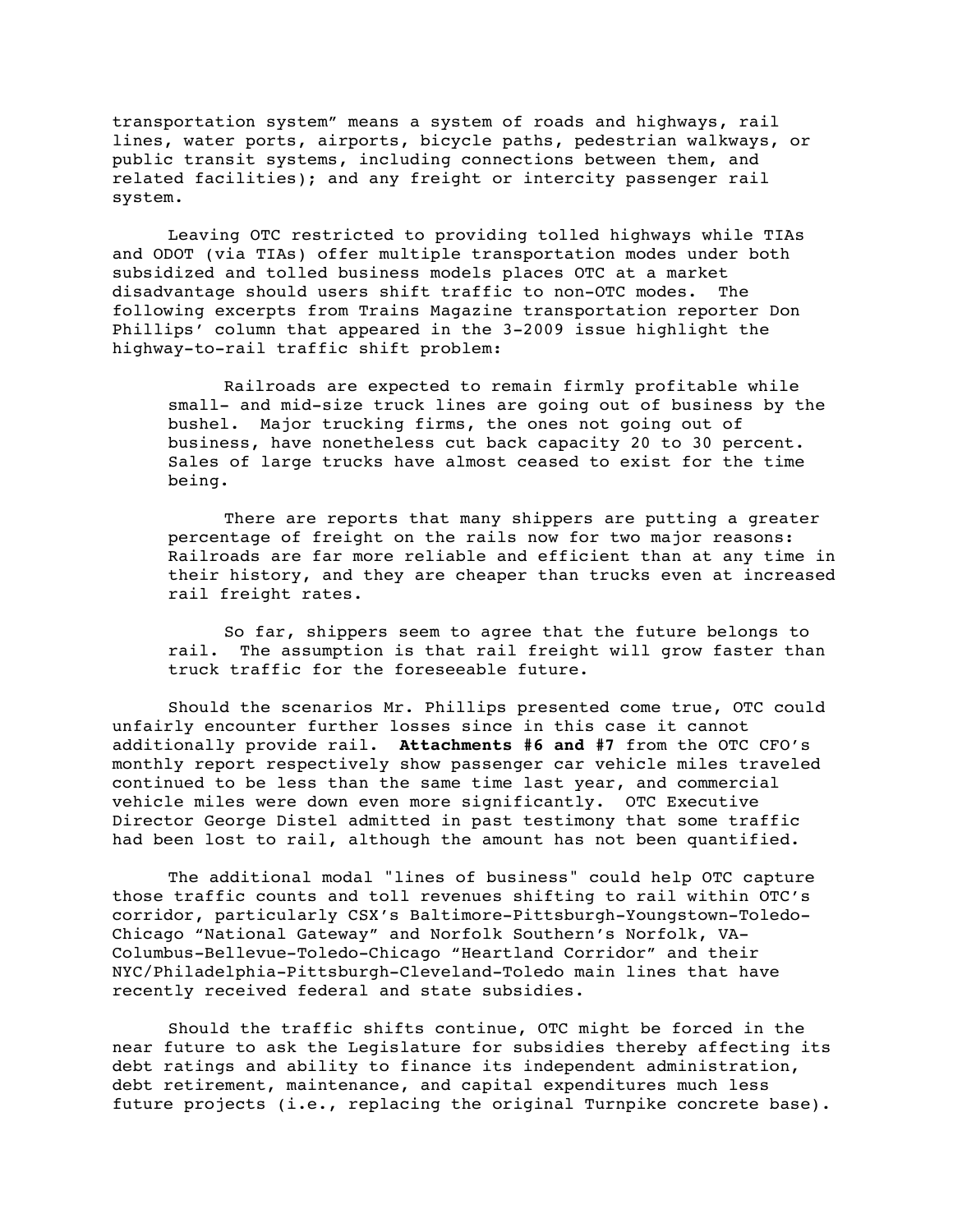Authorizing OTC to engage in other surface transportation modes financed by revenue bonds repaid with tolls like its highway turnpike might not require federal or state subsidies thereby assisting both governments' budgets. Increased availability of public, openly accessible infrastructure for all qualified users would also help goods producers (including vehicle manufacturers) lower shipping costs to retain and create better jobs here necessary to recover our economy. Additional infrastructure would help rollout more modes to unserved and underserved areas across the state, ease traffic congestion in various Ohio regions, and provide additional route availability and redundancy for private providers' own networks. OTC would administer other modal projects like its current turnpike, and likewise would refrain from competitive carriage service against its users.

The proposed legislation is **Attachment #8: Proposed Amendment to HB 128-166/SB 128-121 "Transportation Innovation Authorities" Authorizing the Ohio Turnpike Commission to Additionally Engage in Multiple Modes of Surface Transportation Using OTC's Public Turnpike Business and Governance Model - Required Revisions to the Ohio Revised Code c.5-24-2009**. The required changes involve numerous related chapters and sections, but are relatively minor and mostly replace "highways" with "other modes".

Thus I ask Chairman Hagan and the Committee to consider my proposed amendment to enhance the state's transportation improvements in HB 166 and HB 2. Please contact me at your convenience for any questions.

Sincerely,

bree Van Epps

Daniel L. Van Epps